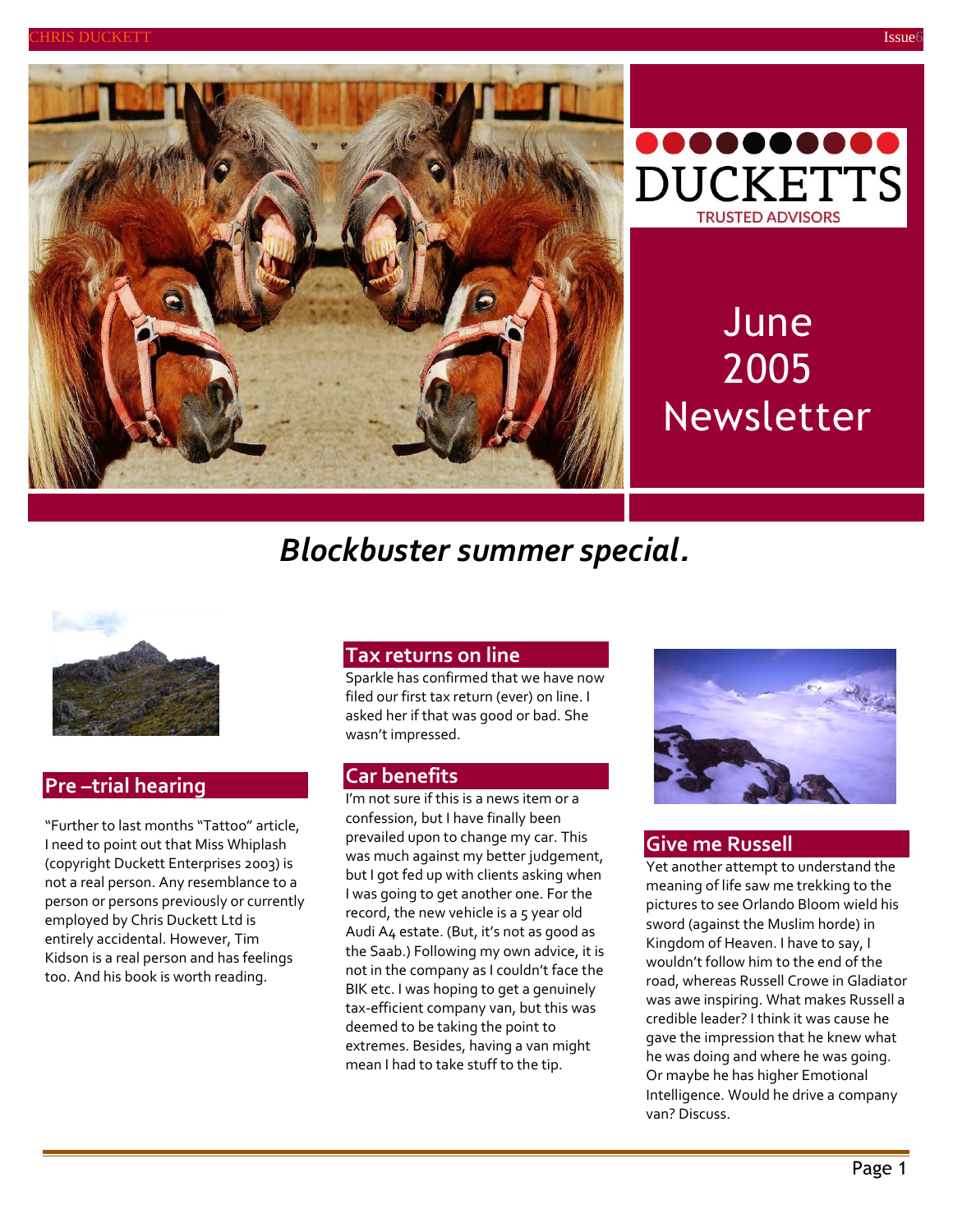## **Death is no excuse**

Rumours abound that the Revenue has started a new initiative to compare inheritance tax returns to ordinary tax returns to see if anything was missing. Anybody who the Revenue thinks has fiddled their tax returns while alive will have the tax deducted from their estates. It's not clear how the Revenue are going to hold meetings or, indeed, how innocent taxpayers are going to be able to clear their names. Presumably, a campaign against tax evading toddlers is next.



#### **New media**

The use that newspapers find for their websites is indicative of the way that different formats can work together. For instance, the Telegraph's job section has created a series of 50 interviews with business leaders which can be downloaded (at a price) from [www.jobs.telegraph.co.uk](http://www.jobs.telegraph.co.uk/)

I was reading this section for the interview by Anita Roddick on being an entrepreneur. The interview was excellent, but I can't work out what to make of her new website [www.takeitpersonally.org](http://www.takeitpersonally.org/)

#### **Give me strength**

The Sage of Bishopswood's current e.zine is now on the shelves. Get it here: <http://www.thestrengthschronicle.com/>



#### **Leadership: The Theory**

I've been on a course again; mostly about leadership and management. This was given by a US company and taught US ideas. I wasn't convinced, particularly on the subject of strengths. I concentrate on playing to everybody's strengths and engineering round weaknesses (particularly my own). Maybe that's what I do wrong? Anyway, subsequent discussion on the subject has thrown up the (US) concept of emotional intelligence (EI). The recommended book on the subject is "Primal Leadership" by Goleman, Boyatzis and McKee. Rather than actually reading the book, I've simply hijacked the piece from Publishers Weekly:

"The fundamental task of leaders... is to prime good feeling in those they lead. That occurs when a leader creates resonance - a reservoir of positivity that unleashes the best in people. At its root, then, the primal job of leadership is emotional." They use the word "primal" not only in its original sense, but also to stress that making employees feel good (i.e., inspired and empowered) is the job a leader should do first. To prove that the need to lead and to respond to leadership is innate, the authors cite numerous biological studies of how people learn and react to situations (e.g., an executive's use of innate selfawareness helps her to be open to

criticism). And to demonstrate the importance of emotion to leadership, they note countless examples of different types of leaders in similar situations, and point out that the ones who get their employees emotionally engaged accomplish far more. Perhaps most intriguing is the brief appendix, where the authors compare the importance of IQ and EI in determining a leader's effectiveness. Their conclusion that EI is more important isn't surprising, but their reasoning is. Since one has to be fairly smart to be a senior manager, IQ among top managers doesn't vary widely. However, EI does. Thus, the authors argue, those managers with higher EI will be more successful.

Steve Jobs, on the other hand, said: "My job is to create a product, project or piece of work that is inspiring. It is then up to people to decide whether they are inspired by it. Those that are will then join the crusade." Figuratively speaking.

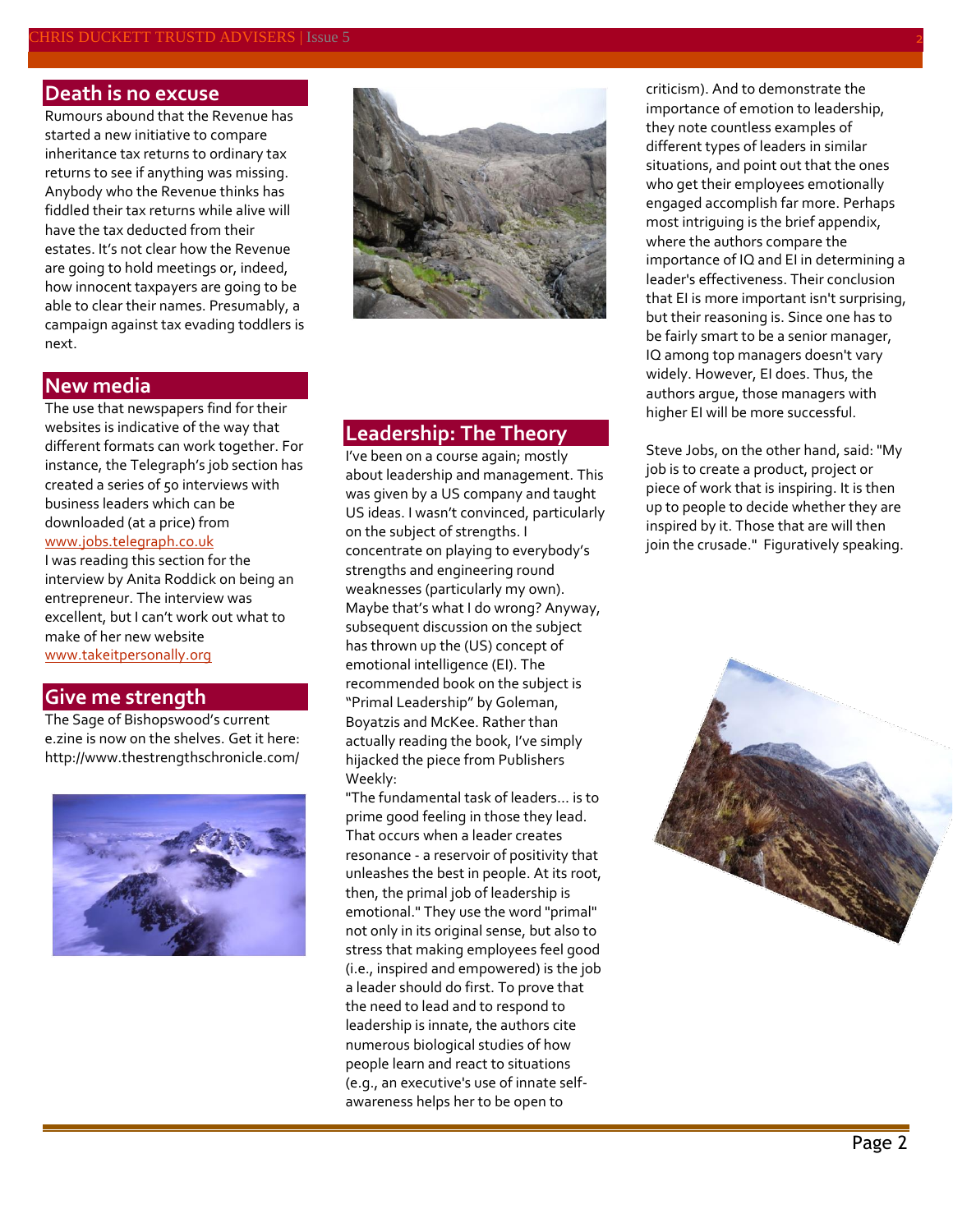## **Tesco – officially great shopping?**

There was an excellent article in The Times (19<sup>th</sup> May) interviewing Terry Leahy, the boss at Tesco. As far as I can tell, he exhibits the characteristics of the Level Five Leader as defined by Jim "Oracle of Delphi" Collins:

- $\bullet$  Level  $5 a$  Level 5 Executive builds enduring greatness through a paradoxical blend of personal humility and professional will.
- Level 4 an Effective Leader catalyses commitment to and vigorous pursuit of a clear and compelling vision, stimulating higher performance standards.
- Level 3 a Competent Manager organises people and resources toward the effective and efficient pursuit of pre-determined objectives.
- Level 2 a Contributing Team Member contributes individual capabilities to the achievement of group objectives and works effectively with others in a group setting.
- Level 1 a Highly Capable Individual contributes through talent, knowledge, skills and good work habits.

[www.jimcollins.com](http://www.jimcollins.com/) gives it in colour. This theory is all very well, but a UK example is needed, so I hope Terry is the man. I was particularly impressed by his answer to the question as to whether he would be able to make the NHS work better: "I've been fortunate to stumble into a career that worked for me and it would be too much to expect that it would work somewhere else." I'll vote for him.

Incidentally, he reckons the key to success at Tesco was to "follow the customer, not the competition". If you can't find this article on line, I can send it over as a Word doc.

#### **Buy me now**

As the economy starts to turn, the chances are that there will be plenty of good businesses for sale at knockdown prices. Buying another business is always risky (often too risky) and tends to be more of an art than a science. Folklore has it that the first question to ask is whether you would take the seller out for a pint. More prosaically, you might try:

- Where is the tip-off coming from?
- Why is this a hot-target?
- Have the sums been checked?
- Who picks up the bill if the deal aborts?
- How will the deal be structured
- Who is looking after the detail?
- Who is taking the risks?

Having bought two businesses myself, seen lots of deals fail and some even succeed, I have no idea what the secret is.

#### **Don't fear the Reaper**

In the course of my work, I have cause to talk to various Insolvency Practitioners. [The modern equivalent of the hangman, but without the black hood?] Rather like policemen, they only get involved when there is a problem and therefore tend to have a less positive view of human nature. The new Enterprise Act is just over a year old and the first batch of bankrupts have been rehabilitated, ready to go and do it again. My old boss used to say that marriage was like bankruptcy: the more you do it, the easier it gets. Our favoured solution is credit scoring by dress sense. No credit card for wearers of Burberry? Whilst our new rules are based on the US system, the experience there is that its not working and they need to tighten up. The coming deluge will be exciting, at least for the banks.

#### **CGT still too hard**

Having advised (last month) that CGT is way too complicated, Sparkle breathlessly informed me that she was in debate with a local Inspector about some of the finer points of a computation that she had submitted for clearance. She sent him a copy of the relevant "Taxation" article (which differs from the example on the Revenue website). We've heard nothing further.

## **"Where have I gone right?" by Jim Hayhurst.**

Another day, another self-help book. I think I'm beginning to understand the American obsession with positivity, even if I can't quite embrace the cult myself. Celebrating success does not come easy to accountants, so the concept of a "Victory Log" is clearly preposterous? However, if you don't notice that you are making progress (as defined), then it's easy to lose heart. That (sort of) is the well-hidden message of this book and Robert Kreigel's "How to succeed in business without working so damn hard". Try [www.therightmountain.com](http://www.therightmountain.com/)

## **More H&S**

The article on Health & Safety produced some further stories that are worth relating. I particularly like the idea of the dilemma created by Monmouthshire Council who went round installing bins to take dog muck only to discover that H&S rules prevented their employees from emptying the bins due to the "toxic waste" they contained. I do hope that wasn't made up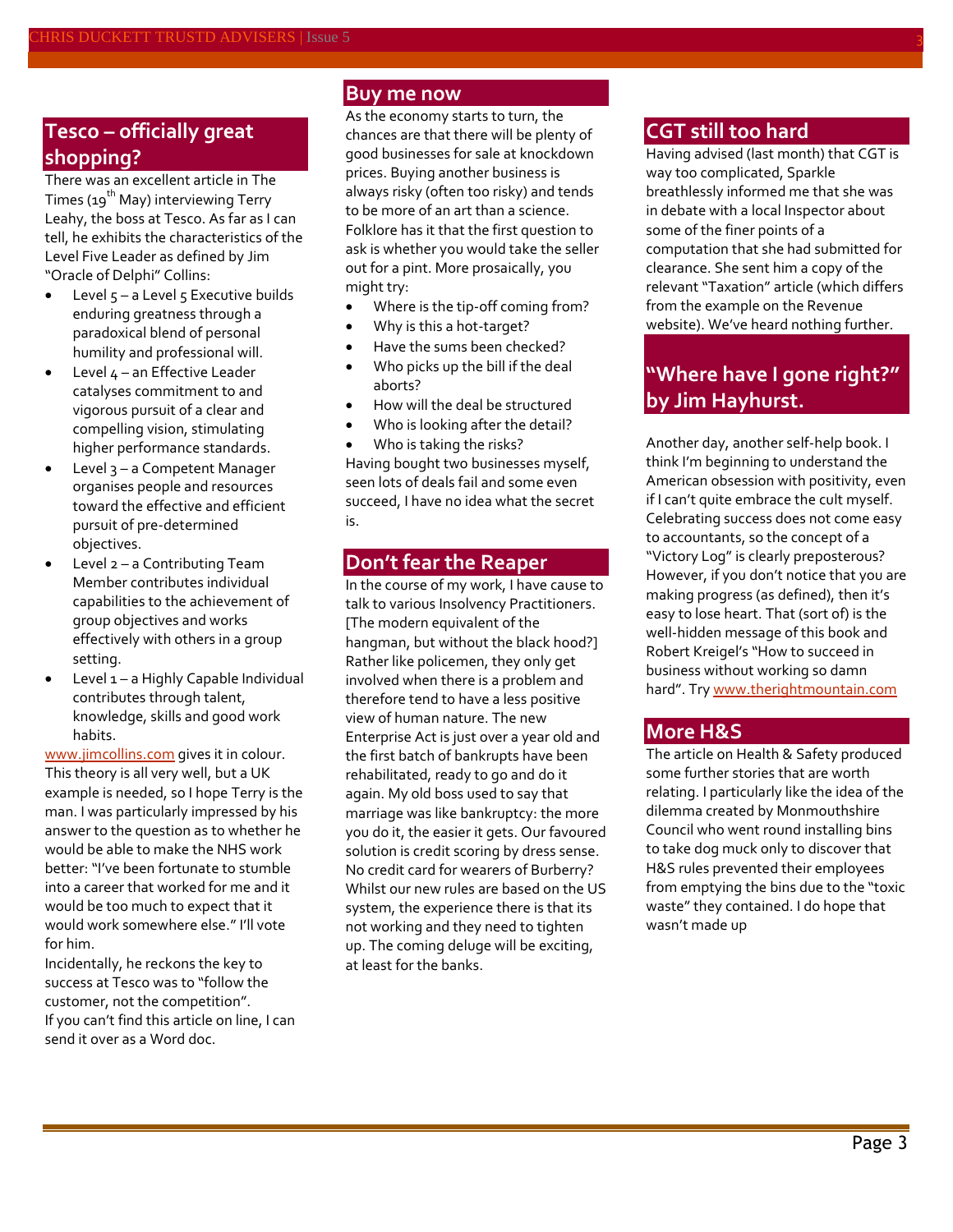#### **Give with one hand**

The tax press is getting very excited about the provision of childcare vouchers as a tax-free perk to employees. This is another of Gordon's bright ideas that doesn't work. Whilst the voucher may be tax free, it still counts for working family tax credit. Any family getting wftc will actually be worse off if they receive the vouchers. Incredible.

## **Competent jerks & lovable fools**

This may not come as a great surprise to you, but research in the States has identified the inclination for people to work with those they like, even if they are not that good at the job, in preference to the self-apparent "competent jerks". Unfortunately, the likeable types tend to get fired first when the going gets tough. Bring on the Muppet Shuffle?



#### **Red tape?**

I'd taken it as read that nobody had noticed that running payroll (ie employing people) is fraught with rules. What with SMP, SSP, P35/P14 and student loans, it actually hard to get it right, even with the relevant software. I was pleased to see that the Sunday Times has launched a campaign to cut payroll red tape, but I don't hold out much hope of it actually achieving anything. Worse still, the real grief, as I've mentioned before, is the Revenue's insistence that the self-employed are really employees of their customers in disguise. Sooner or later, we'll all end up working for the government?

#### **Regulation comes to town**

After complaining loudly about the irrelevance of Practice Assurance, I've got a visit on  $3^{rd}$  &  $4^{th}$  August. I may be unobtainable for the preceding month. Still, I'm sure the visit will provide some newsworthy material.

#### **Disclaimer**

I think we got away with it. Still 450 tax returns to go, though. Remember, Chris Duckett Ltd recognises that preparing accounts and filing tax returns are activities with a danger of personal injury or death. Participants in these activities should be aware of and accept these risks and be responsible for their own actions and involvement.